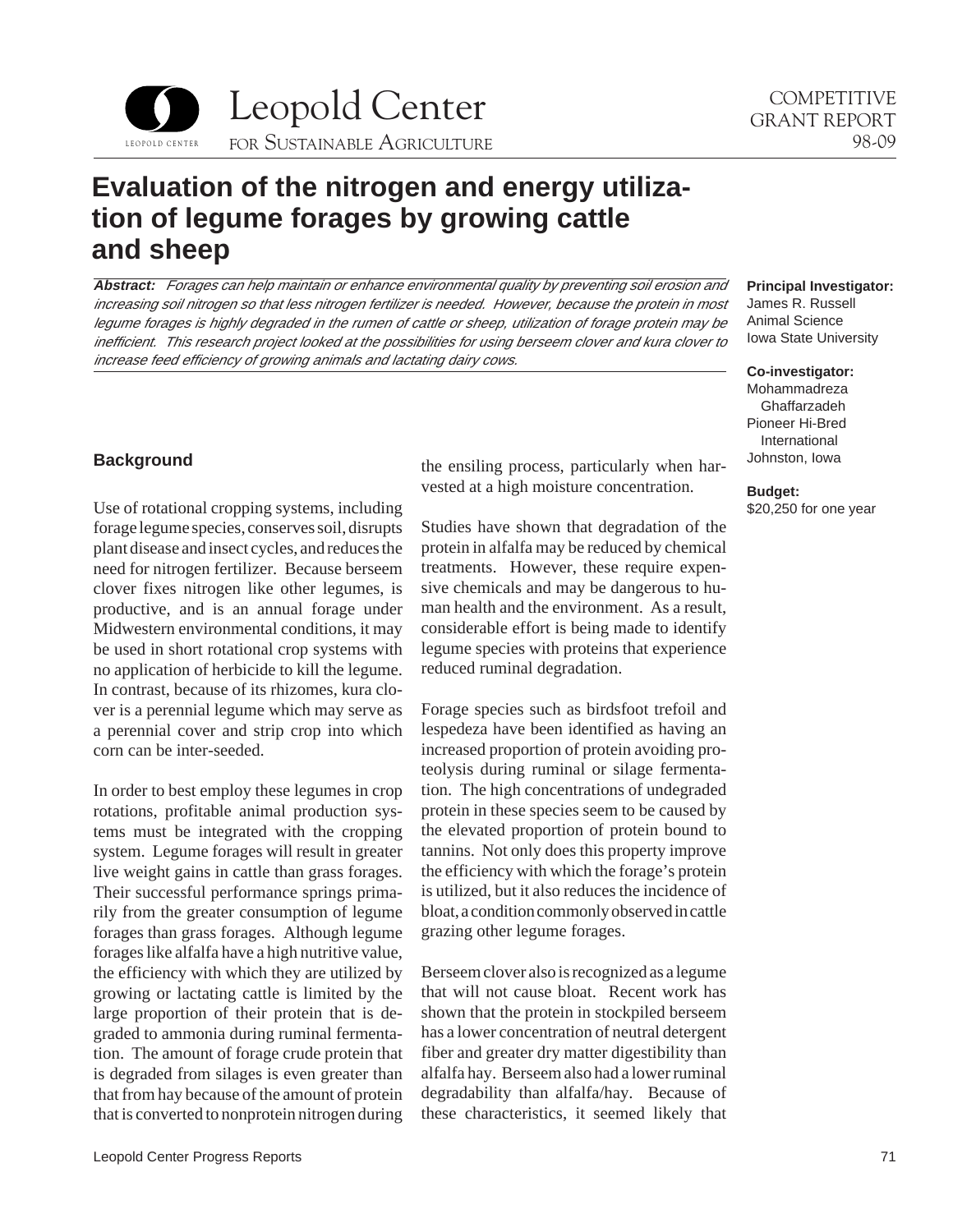

**Kura clover in corn plots** 

berseem clover would result in greater weight gains of young steers than alfalfa.

Little is know about the nutritional characteristics of kura clover. Because of its persistence and utility in intercropping systems in an upper Midwestern environment, however, kura clover would seem to be useful for foragebased production systems in Iowa.

The experiment objective was to characterize the energy and protein utilization of different legume forages by ruminant animals.

### **Approach and methods**

*Evaluation of the effects of the fiber concentration and protein degradation characteristics of berseem clover silage* In spring 1997, berseem clover was seeded with oats in a 20 acre field adjacent to a 40-acre field containing second-year alfalfa at the ISU Rhodes Research Farm. One cutting of the oat-berseem and alfalfa forage was harvested as hay. It was intended that a second cutting be analyzed for chemical composition and fed to steers in a feedlot performance and digestion trial. Unfortunately, despite initial positive appearances, the survival rate for the berseem plantings during the dry spring was extremely poor and did not yield enough material to conduct any of the planned analyses. The drought sensitivity of the berseem made it a less appealing candidate for further investigation and it was decided to evaluate the nutritional qualities of kura clover instead.

*Changes in chemical composition and digestion kinetics of stockpiled kura clover in late fall* Over three years kura clover was established in four plots at the University of Wisconsin's Lancaster Research Station. In spring 1997, one-third of the area in each of the plots was treated with glyphosate and planted with corn using no tillage. Forage from the kura clover plot adjacent to the corn-kura clover strips was harvested twice during the summer. After grain harvest, kura clover was sampled from amongst the corn crop residues and from the area adjacent to the corn plots at 14-day intervals starting on October 10, 1997. All samples were oven-dried and analyzed for dry matter, crude protein, neutral detergent fiber, acid detergent fiber, acid detergent insoluble nitrogen, and in vitro digestible dry matter. Another three samples were collected from the same plot at each date, freeze-dried, and used to determine the protein degradation characteristics of the forage.

To determine the kinetics of protein degradation in the rumen, approximately 3 g of each forage sample were placed in Dacron bags and placed in the rumens of two fistulated steers grazing smooth bromegrass. After intubation periods ranging from zero to 48 hours, the bags were removed, washed, dried, and crude protein concentrations were analyzed. Researchers measured the disappearance of nitrogen that was potentially digestible, the rate of digestion, and the time required for digestion.

*Ruminal microbial protein degradation and synthesis in sheep fed forages of varying nutritive values* Although the berseem clover at the Rhodes Farm did not grow in 1997, an experiment evaluating energy and protein utilization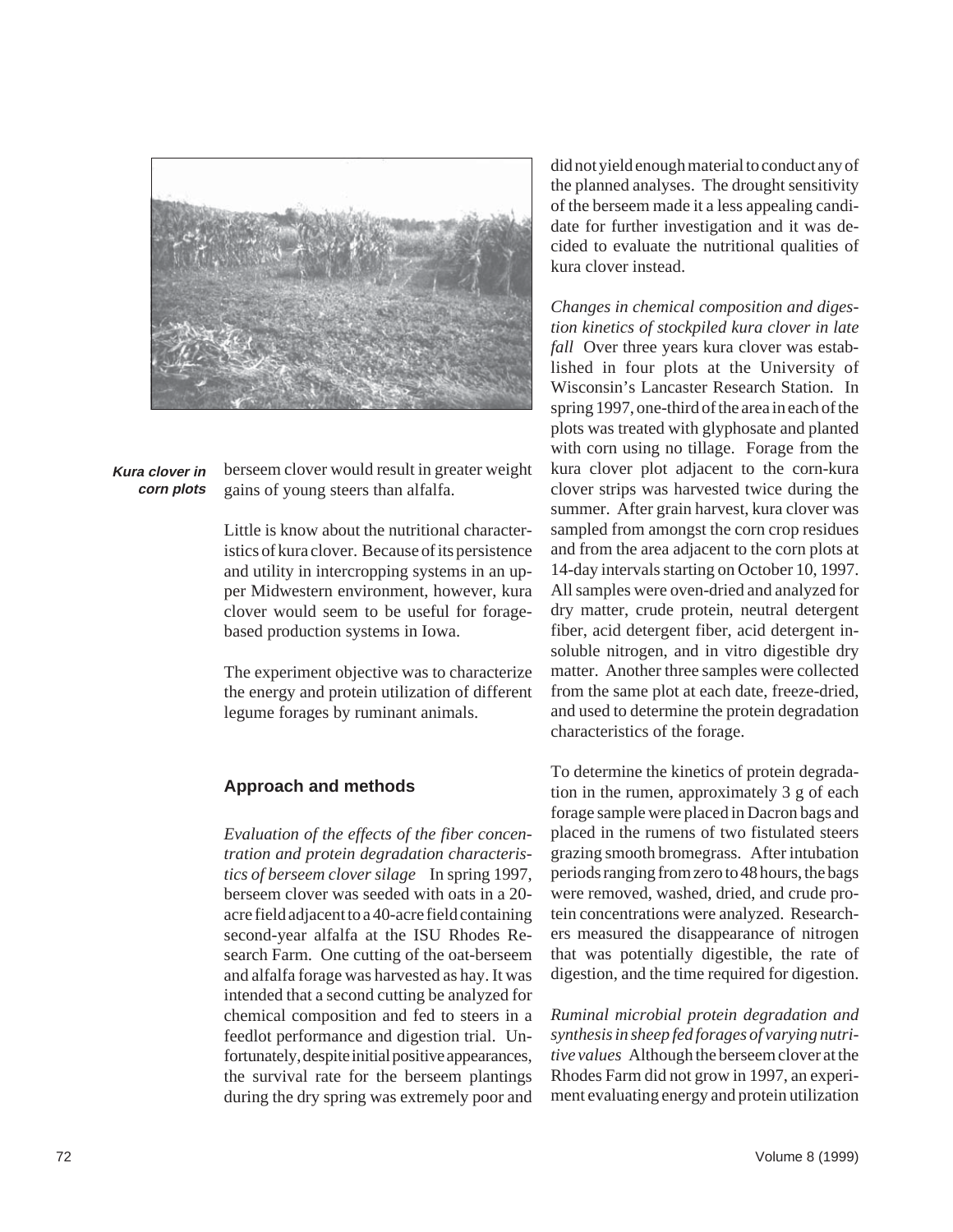of oat-berseem clover and alfalfa hays produced at the ISU Beef Nutrition Research Center in 1996 was already in progress and is relevant to this project.

A digestibility trial was conducted using six wether (male castrated) sheep, surgically fitted with a rubber tube in the rumen and a closed t-type tube in the duodenum. First harvest forage from a field containing a mixture of oats and berseem clover was mowed when the oats were at boot stage. Third harvest alfalfa forage was mowed at the first flower stage. The two hays and crop residues from corn were baled as large round bales and stored. Prior to feeding, all three forage mixtures were ground.

Diets consisted of corn crop residues, alfalfa hay, or oat-berseem clover fed at *ad libitum*  (as desired) and limited level of intake, which was 75 percent of the *ad libitum* intake level of corn residues. The sheep were fed twice daily and had continuous access to water and salt blocks. Twelve days of diet adaptation were followed by ten days of sample collection.

### **Results and discussion**

*Changes in chemical composition and digestion kinetics of stockpiled kura clover in late fall* Yields of stockpiled kura clover were 950 and 2,544 pounds per acre from within and adjacent to the corn crop residues. Nutritional quality of this forage was high with concentrations of *in vitro* digestive dry matter and crude protein of 76.2 and 22.6 percent respectively. At the Lancaster site, kura clover appears to be an effective supplement for cows grazing corn crop residues.

As the kura clover weathered over 28 days, concentrations of crude protein decreased, while the proportion of protein that was indigestible increased. The proportion of total protein that was removed during the washing procedure (soluble protein) or was indigestible increased while the proportion of protein that was insoluble, but potentially digestible, decreased. However, none of these effects was extreme over the sampling period.

The average proportion of protein that escaped ruminal degradation was 31.3 percent of total protein and was not affected by the weathering period. There was little change in the concentration of digestible dry matter in kura clover over four weeks of weathering.

*Ruminal microbial protein degradation and synthesis in sheep fed forages of varying nutritive values* As expected, both alfalfa and oatberseem clover hay had lower neutral detergent fiber and acid detergent fiber concentrations and higher crude protein concentrations than corn crop residues. Alfalfa hay had lower concentrations of neutral detergent fiber and acid detergent fiber and a higher crude protein concentration than oat-berseem clover hay. This likely reflects the high proportion of oats in the first harvest oat-berseem clover forage.

Organic matter intake of sheep fed alfalfa hay was higher than those fed oat-berseem clover hay or corn crop residues ad libitum, expressed either as grams per day or as a percentage of body weight. As the experiment was designed, limit-fed sheep had lower organic matter intakes than sheep fed *ad libitum*.

Amounts of organic matter digested in the rumen and apparently digested in the total tract were lower in sheep fed corn crop residues than the two hays, and were lower in sheep fed oat-berseem clover hay than in those fed alfalfa hay because of the differences in organic matter intake. As designed, amounts of organic matter apparently or truly digested in the rumen and total tract were higher in sheep fed *ad libitum* than in those limit-fed. However, the true digestibility of organic matter was greater in sheep fed hay than in those fed corn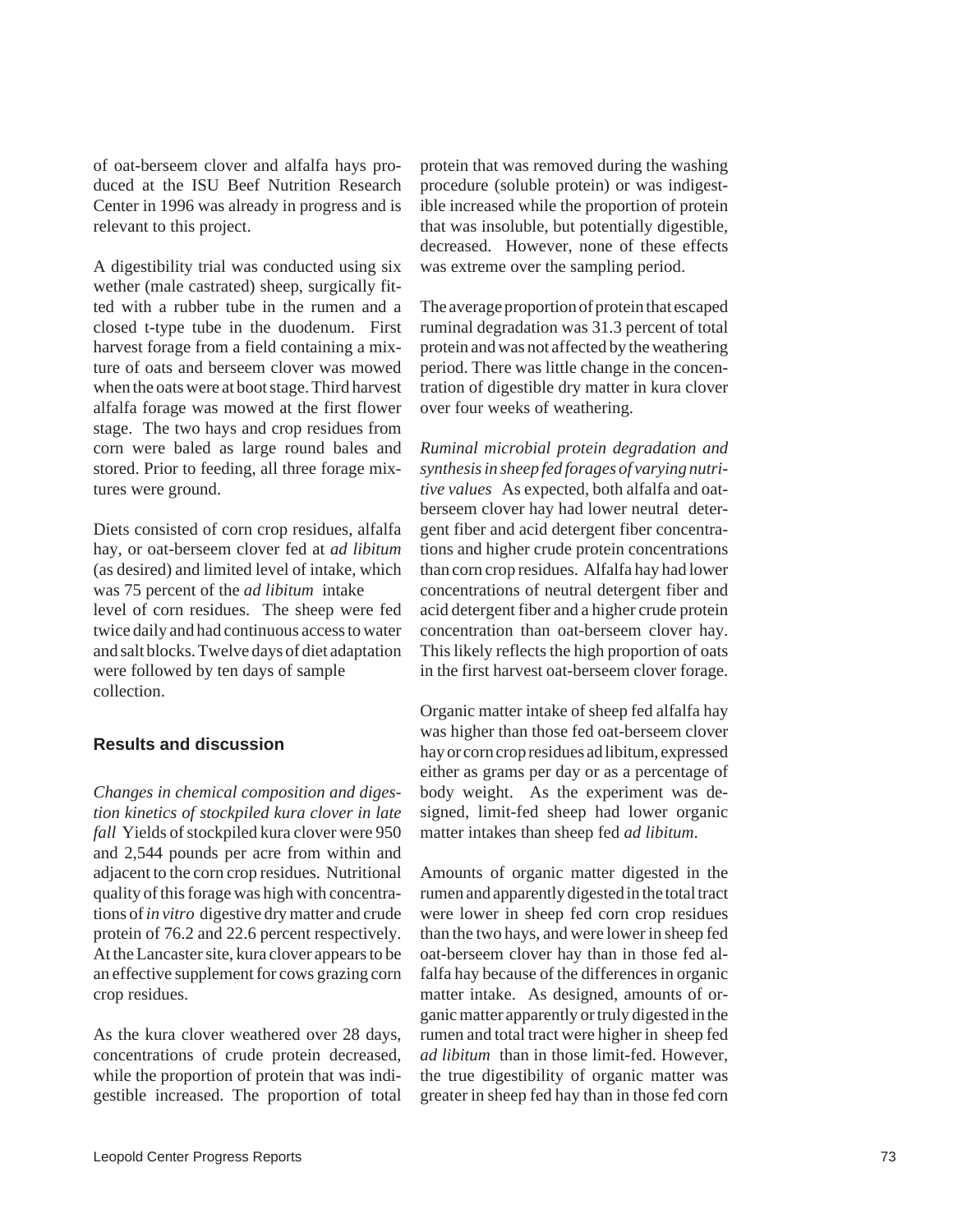crop residues, because the hay had lower neutral detergent fiber and acid detergent fiber concentrations than corn crop residues.

Crude protein intake, represented by nitrogen intake, was higher in sheep fed the two hays than in those fed corn crop residues, was higher in sheep fed alfalfa hay than in those fed oatberseem clover hay, and was higher in sheep fed forages at the *ad libitum* level than in those that were limit-fed. Sheep fed oat-berseem clover or alfalfa hay had greater amounts of crude protein in the form of nitrogen flowing in the duodenum compared to sheep fed corn crop residues.

The proportions of consumed protein in corn crop residues, oat-berseem clover hay, and alfalfa hay that escaped ruminal degradation were 60, 34, and 17 percent when limit-fed and 43, 31, and 15 percent when fed at the *ad libitum* intake level. Because sheep fed oatberseem clover or alfalfa hay at the *ad libitum*  intake level had greater microbial protein synthesis in the rumen and escape dietary protein entering the duodenum compared to sheep that were limit-fed, sheep fed oat-berseem clover or alfalfa hay at the *ad libitum* intake level had **Kura clover in** greater amounts of protein-nitrogen flowing **corn plots** into the duodenum than limit-fed sheep.



Sheep receiving corn crop residues had lower ruminal ammonia-nitrogen concentrations at all times than sheep fed either of the hays. Intake level did not affect ammonia-nitrogen concentrations.

## **Conclusions**

- While berseem clover is a legume with considerable versatility in cropping systems, it is highly sensitive to drought and therefore risky to use.
- Fall-stockpiled kura clover has high dry matter digestibility and crude protein concentration at the initiation of fall grazing, and its protein is not degraded in the animal's rumen as highly as the protein in alfalfa.
- The nutritive value of kura clover forage is not greatly affected by weathering in the fall. Although it has high fiber but lower protein concentrations than alfalfa hay, oat-berseem clover hay is almost as digestible as alfalfa hay and its protein is less degradable.
	- The efficiency of sheep ruminal microbial protein synthesis is related to the proportion of amounts of nitrogen and organic matter truly digested in the rumen. Optimal efficiency of protein and energy utilization for microbial protein synthesis in the rumen will occur at 3.69 g of nitrogen to 100 gm of organic matter truly digested in the rumen.

### **Impact of results**

Although berseem clover fields were successfully established for three years prior to this project, the investigators were unable to obtain adequate berseem clover forage growth to conduct this experiment in 1997. This situation and the experiences of some producers seem to indicate that berseem clover is very